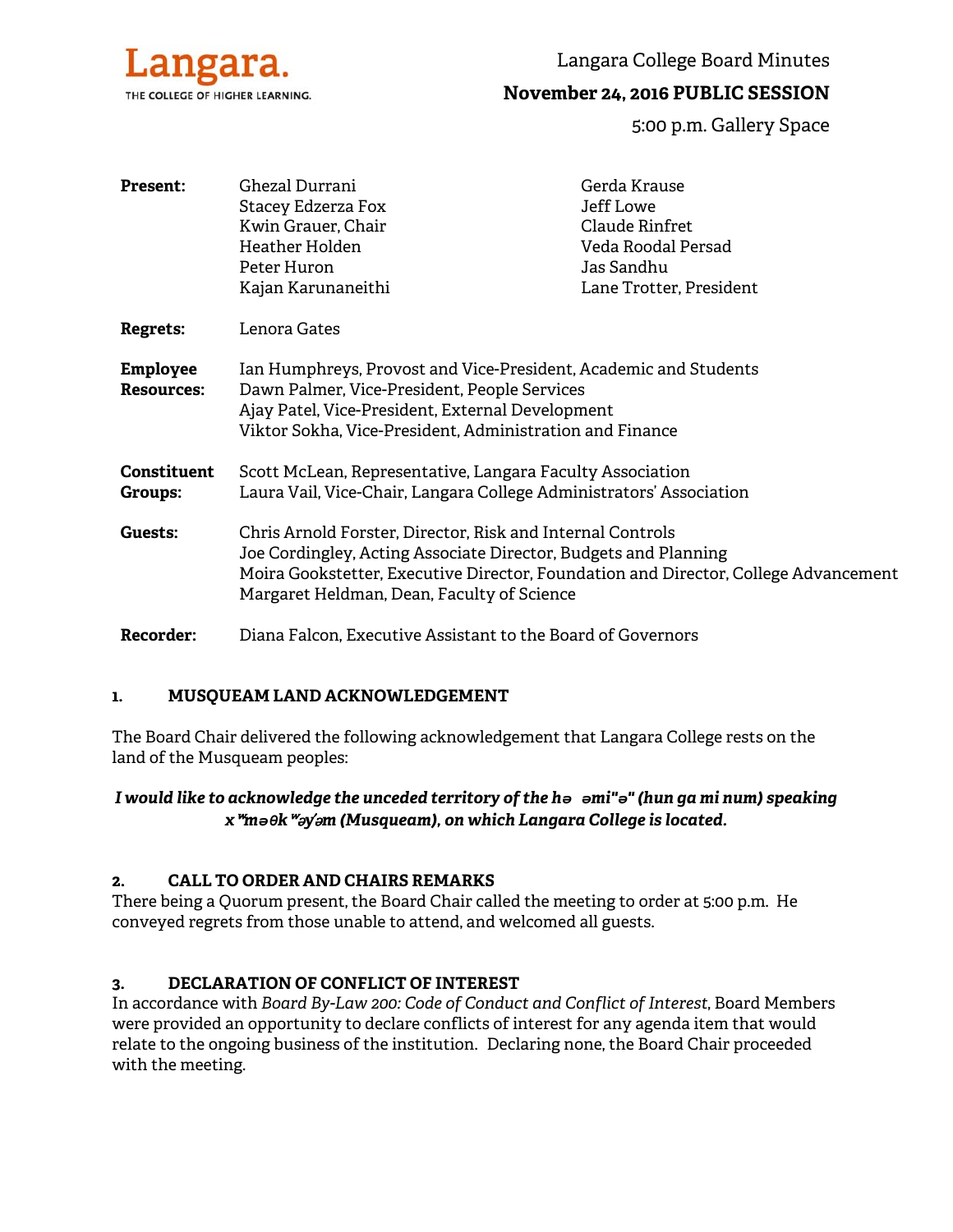### **4. WELCOME TO NEW BOARD MEMBERS**

## **4.1 Kajan Karunaneithi and Veda Roodal Persad**

K. Grauer welcomed new Board Members, Kajan Karunaneithi (student-elected) and Veda Roodal Persad (faculty-elected) who were elected for a one-year and three-year term respectively. Their backgrounds were highlighted and insights were offered into their interest in serving on the Board. Their oaths of office had been administered during their orientation session just prior to the Board meeting.

K. Grauer also congratulated Ajay Patel on his appointment as Vice-President, External Development effective November 22, 2016. Congratulations were extended from the Board with a round of applause.

# **5. APPROVAL OF AGENDA/CONSENT AGENDA**

It was moved by J. Lowe, seconded by C. Rinfret and unanimously resolved: **THAT, the Langara College Board approve the agenda and approve/acknowledge the** 

# **following items and motion on the consent agenda:**

- 5.1 Minutes of the Public Meeting held September 29, 2016 Approved
- 5.2 Chair's Written Report Acknowledged
- 5.3 Board Dashboard Acknowledged
- 5.4 President's Written Report Acknowledged
- 5.5 Board Coordinating Committee
	- Minutes of electronic meeting held October 17, 2016 Acknowledged

### **6. PRESENTATION**

A. Patel, Vice-President, External Development and Moira Gookstetter, Executive Director, Foundation made a presentation to the Board on the Langara College Foundation's activities over the past year which included donation activity, scholarships and bursaries, campaign successes and upcoming campaigns, alumni relations, and governance and operations practices the Foundation is implementing. A Langara College Foundation Report dated November 2016 was distributed at the table and is also attached to these minutes.

### **7. CHAIR'S VERBAL REPORT**

The Board Chair highlighted events that he had attended over the past few months and thanked members who represented the Board at recent College events. He provided an update on his attendance at the BC Colleges/Association of Governing Boards (AGB) Conference held in Kelowna, BC from October 5-7, 2016. He also provided an update on the Outstanding Alumni Awards held at the College on November 3, 2016 noting that H. Holden and G. Krause also attended in addition to those listed on the report.

### **8. PRESIDENT'S VERBAL REPORT**

L. Trotter highlighted items in his written report and elaborated on the following:

- **Unlock the Vault** Unlock the Vault was held on August 25<sup>th</sup> and DVDs were distributed at the table to Board Members.
- **Second Annual Board Academy**  was held on October 14, 2016, and was well attended.
- **First BC Post**-**Secondary Institutions Truth and Reconciliation Summit** held October 19 and 20, 2016 and attended by L. Trotter, President; I. Humphreys, Provost and Vice-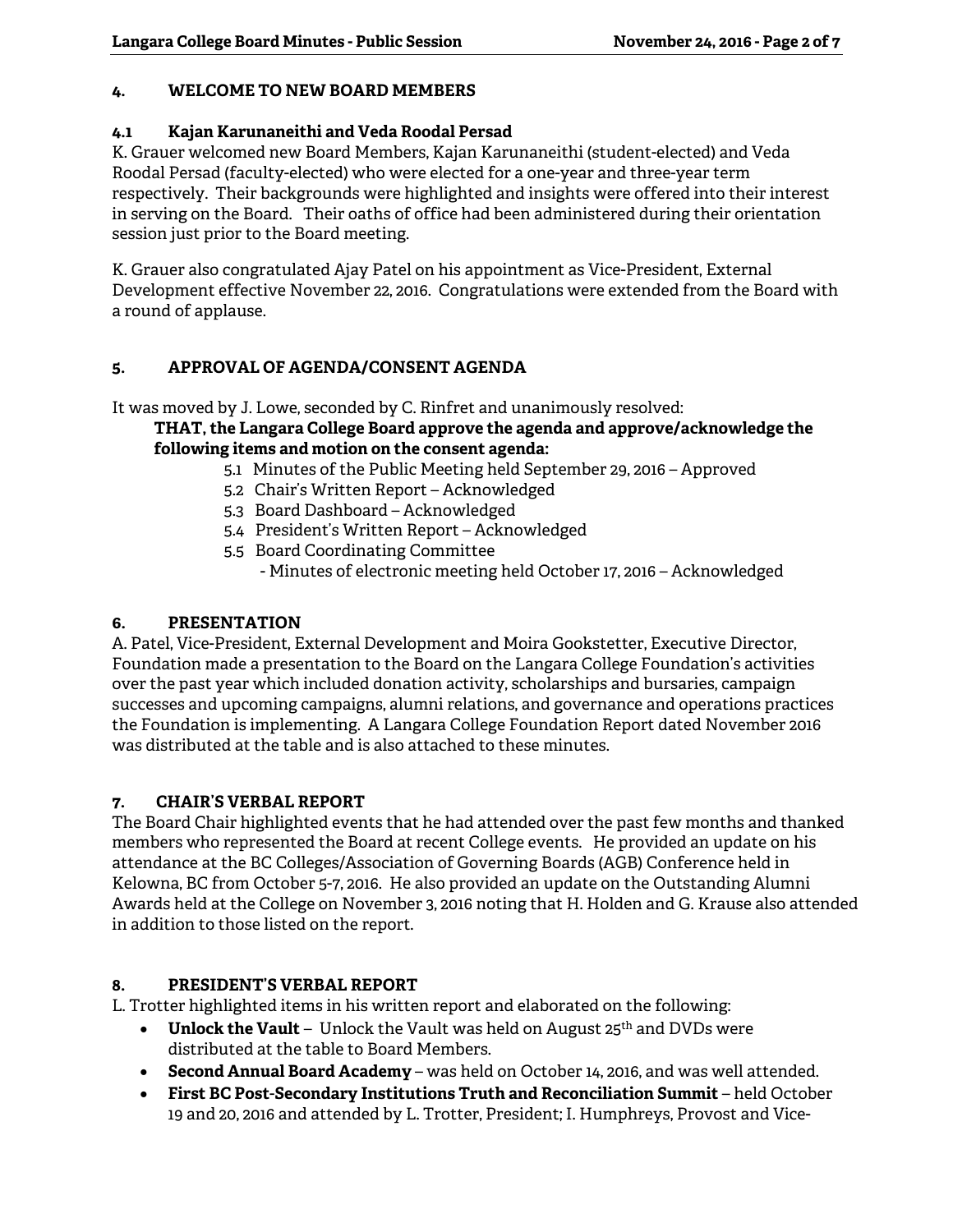President, Academic and Provost; and Clayton Munro, Dean of Student Services and Registrar.

- **Yunnan Province Administrators**  approximately 20 Administrators from Yunnan Province are attending a 3-month course at Langara College on Higher Education Leadership in Canada. L. Trotter made a presentation to this group about comparative higher education systems in Canada, the USA and Europe.
- **Panel with the Ministry of Advanced Education**  L. Trotter was part of a panel of three post-secondary Presidents (Langara, Camosun, and Vancouver Island University) along with the Provost from UVIC that made a presentation to AVED about what each saw as the big picture issues for higher education and how that affected the individual institutions. This was followed by a Q&A period.

# **9. COMMITTEE REPORTS, RECOMMENDATIONS AND APPROVALS**

### **9.1 Audit and Finance Committee**

### **a) Minutes of Meeting held November 10, 2016**

K. Grauer highlighted the minutes of the Audit and Finance Committee meeting held on November 10, 2016, attached to the agenda for information.

### **b) By-Law 204: Tuition Fees and Other Charges**

An increase to domestic tuition fees was presented and it was noted that the Ministry has advised that 2% is the value to be used for 2017/18 planning purposes. International Tuition fees are not governed by the Ministry and in order to remain competitive will not increase for 2017/18. Continuing Studies tuition fees will increase 2% including LEAP.

### It was moved by P. Huron and seconded by H. Holden

**THAT, the Langara College Board of Governors approves the proposed tuition fees for instruction in all programs and courses commencing on or after May 1, 2017 according to the fee schedule attached and marked "Schedule A".** 

#### **Carried Unanimously.**

### **c) 2017-2018 Operating Budget and Capital Acquisitions Budget – Draft**

K. Grauer advised that the draft 2017-2018 Operating Budget and Capital Acquisitions Budget, attached to the agenda, was being presented to the Board for discussion. The Chair noted that this is the first time a budget has been brought forward four months in advance of year-end in March 2017.

V. Sokha highlighted the draft 2017-2018 Operating Budget and Capital Acquisitions Budget attached to the agenda and noted that the budget will be reviewed a few more times before final Board approval in March 2017. Discussion ensued and Board Members had no questions.

### **9.2 Governance and Nominating Committee**

### **a) Minutes of the Meeting held on November 9, 2016**

S. Edzerza Fox, Chair of the Governance and Nominating Committee, highlighted the minutes of the meeting held November 9, 2016, attached to the agenda for information.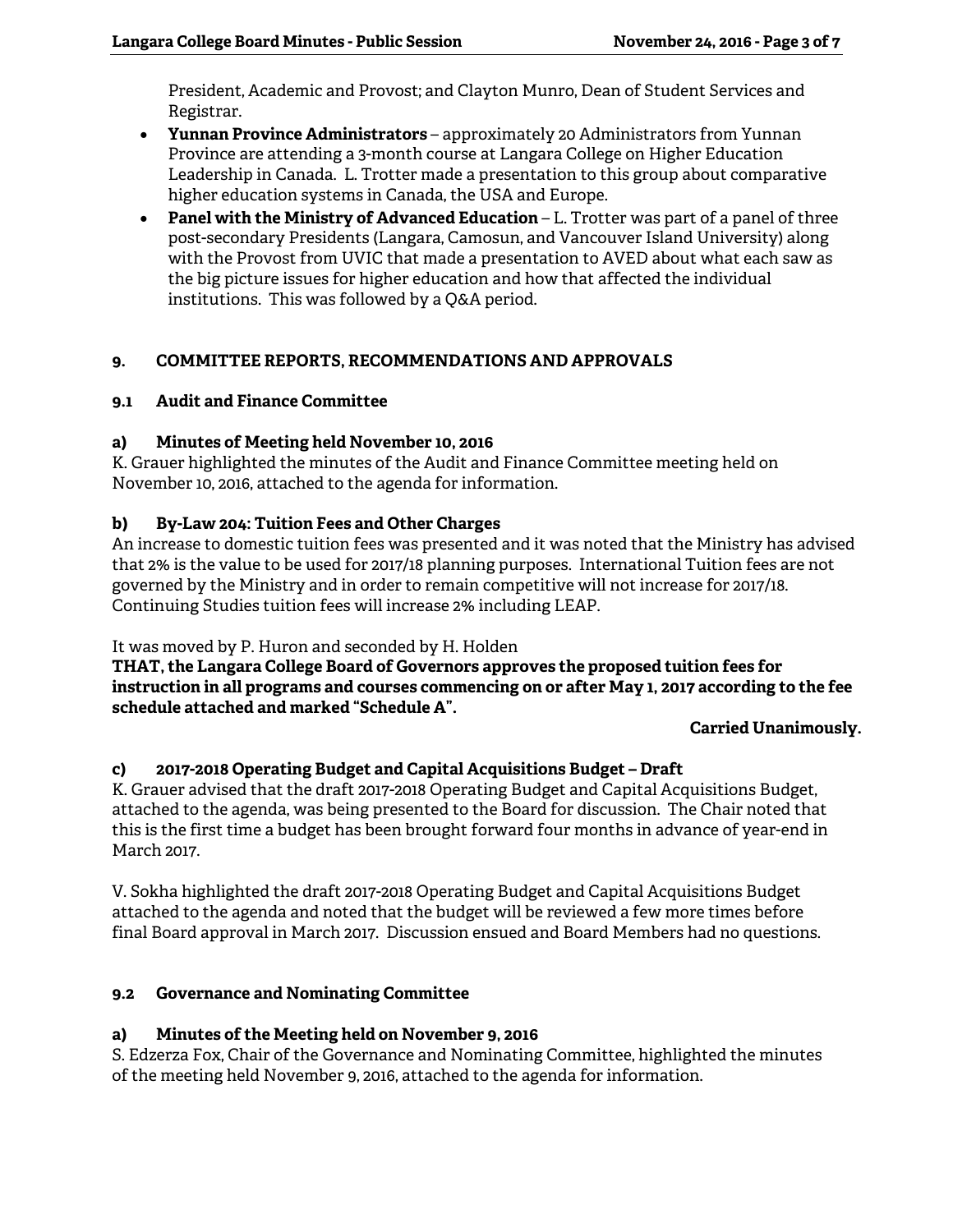# **b) By-Law 201 – Board Operations**

S. Edzerza Fox provided an update on the review of the board manual noting that Phase 1 is complete and Phase 2 is near completion. The GNC will review Phase 3 and seek Board approval in early 2017 to begin the process. She noted that as part of Phase 2 the Committee has been reviewing and revising By-Law 201: Board Operations to streamline it and make it more userfriendly. Thanks went to Karen Szeto who has worked tirelessly on ensuring the By-Law meets the needs of the College and the Board and aligns with government statutes and best practices. She noted that approximately 19 Board By-laws, Resolutions and Policies have been amalgamated into this one by-law in order to provide a single source of information to refer to so Board Members know what is expected of them. Discussion ensued and Board Members questions were answered.

# It was moved by S. Edzerza Fox and seconded by H. Holden **THAT, By-Law 201 – Board Operations be approved as presented; and,**

# **THAT, the following be rescinded:**

- **By-Law 202 Indemnification;**
- **By-Law 206 Honoraria;**
- **By-Law 207 Meetings of the Board;**
- **By-Law 208 Resignation of Board Members;**
- **By-Law 209 Removal of Board Members;**
- **By-Law 210 Meetings: Rules of Order;**
- **By-Law 211 Amendment of By-Laws;**
- **By-Law 213 Seal;**
- **By-Law 214 Teleconference Meetings;**
- **Resolution 302 Types of Meetings;**
- **Resolution 304 College Board Meetings: Agenda;**
- **Resolution 305 Meetings: Quorum;**
- **Resolution 306 Meetings: General Order and Conduct at Board Meetings;**
- **Resolution 307 Meetings: Time Limit;**
- **Resolution 308 Meetings: Minutes;**
- **Resolution 309 In-Camera Meetings: Terms of Reference;**
- **Policy 400 Board Evaluation;**
- **Policy 475 New Board Member Orientation; and,**
- **Policy A4001 Presentations at Board Meetings**

# **Carried Unanimously.**

S. Edzerza Fox highlighted board recruitment and advised that the name of a candidate has been submitted to the Board Resourcing and Development Office for consideration of appointment. Although the decision of the Ministry is independent, she advised that she will keep the Board apprised of the outcome. Board Members were encouraged to provide the GNC with names of individuals they feel would have the skill sets the Board is looking for and be a good fit for the Board so the GNC can begin succession planning for upcoming vacancies.

# **c) GNC Work Plan**

S. Edzerza Fox highlighted the GNC Work Plan attached to the agenda for information which summarized the outstanding and completed GNC projects.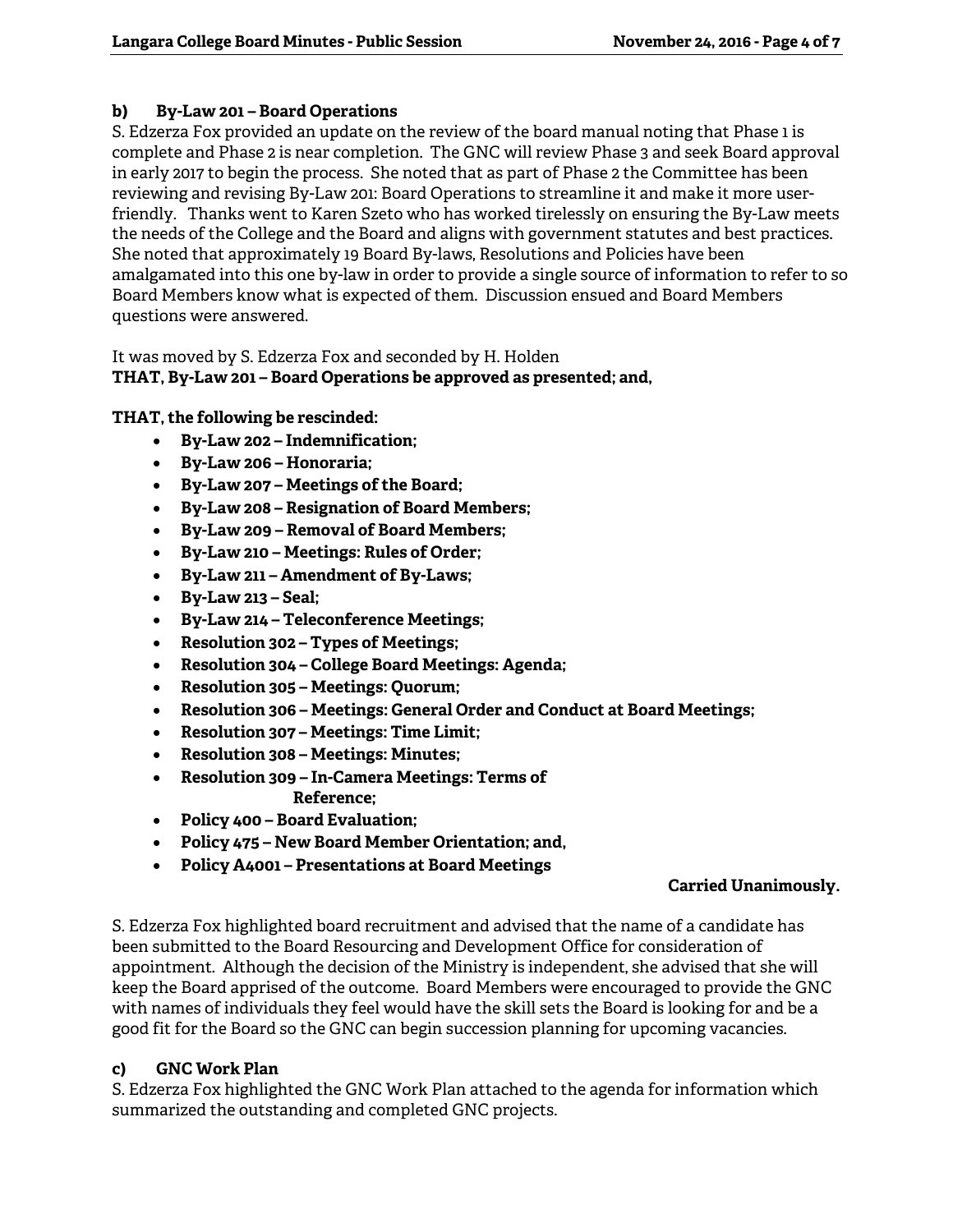# **d) Board Assessment Tool for Stakeholders**

S. Edzerza Fox presented the Board Assessment Tool for Stakeholders which was designed by Nic Tsangarakis of Kwela Leadership and Talent Management to provide more usable information to better identify Board strengths and weaknesses and areas of improvement. The tool is similar to the one distributed in January 2016 except that the survey seeks to understand the participants perceptions of various Langara Board practices of which they may not have any (or scant) direct knowledge. The Governance and Nominating Committee has been working with N. Tsangarakis over the past several months to develop and review the tool. The tool will be fine-tuned over time as it is used. Discussion ensued and Board Members questions were answered.

It was moved by S. Edzerza Fox and seconded by G. Durrani **THAT, the Board Assessment Tool for Stakeholders be approved as presented.** 

# **Carried Unanimously.**

### **e) Committee Membership**

S. Edzerza Fox highlighted the Committee Membership document attached to the agenda. She advised that with the recent departure of a number of Board Members, it was necessary to reorganize the membership of the Committees. The document highlights the Committee Membership and Senior Leadership Team support. She also recommended the appointment of C. Rinfret as Chair of the Audit and Finance Committee. There is currently one vacancy on the Members Board Compensation Committee of the Post-Secondary Employers Association and Board Members were asked to submit their interest to the EA to the Board of Governors.

It was moved by S. Edzerza Fox and seconded by J. Lowe

 **THAT, the Committee Membership of the Board be approved as presented, and THAT Claude Rinfret be appointed Chair of the Audit and Finance Committee. Carried Unanimously.** 

### **f) Presidential Three-Year Evaluation**

S. Edzerza Fox advised that in accordance with Board Policy #435, the three-year evaluation of the President is due by mid-2017. The process should take no more than two months and it was recommended that a Human Resources Task Group be developed to perform the evaluation. The HR Task Group Terms of Reference attached to the agenda were highlighted and it was noted that D. Palmer has already completed the prep work for the evaluation and that K. Grauer, H. Holden and C. Rinfret have agreed to sit as members on the Human Resources Task Force. Discussion ensued and Board Members questions were answered.

It was moved by S. Edzerza Fox and seconded by G. Durrani

**THAT, the Board approve the formation of a Human Resources Task Force to begin the three-year Presidential Evaluation process, and** 

 **THAT, the Terms of Reference for the Human Resources Task Force be approved.** 

### **Carried Unanimously.**

### **g) Board Development – 2017 Conferences**

S. Edzerza Fox highlighted Board Development and provided the information attached to the agenda for two upcoming conferences in 2017: (1) AGB Conference from April 2-4 in Dallas, Texas, and (2) CICan Conference from April 30 – May 2 in Ottawa, Ontario. She advised that the Board budget allows four members to attend the AGB Conference and two members to attend the CICan conference. Board Members were asked to forward their interest to the Executive Assistant to the Board of Governors.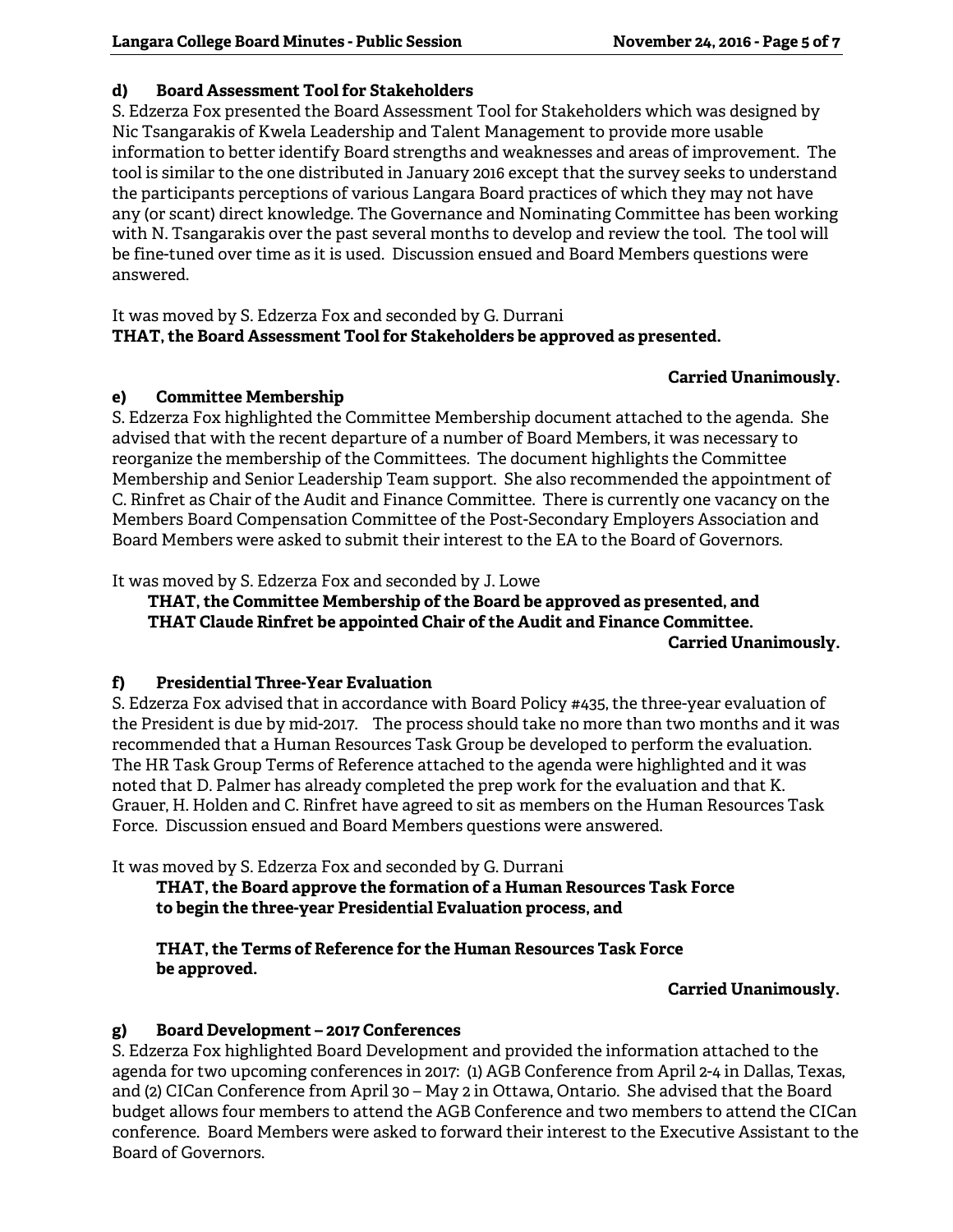## **10. FOR INFORMATION/DISCUSSION**

#### **10.1 Financial Update to September 30, 2016**

V. Sokha highlighted his memo attached to the agenda which provided a financial update for the Second Quarter ended September 30, 2016.

### **10.2 Semi-annual Investment Summary to September 30, 2016**

V. Sokha highlighted his memo attached to the agenda which provided a semi-annual investment summary for the period ended September 30, 2016.

### **11. EDUCATION COUNCIL REPORTS**

The Board Chair reminded Board Members of Section 23 of the BC College and Institute Act that requires Education Council to advise the board on the development of educational policy.

### **11.1 Report of the Meeting held on September 20, 2016**

The Education Council Chair elaborated upon the summary report of the meeting held on September 20, 2016 attached to the agenda for information. She advised that the meeting was very short and highlighted new programs in Continuing Studies.

### **11.2 Report of the Meeting held on October 18, 2016**

The Education Council Chair elaborated upon the summary report of the meeting held on October 18, 2016 attached to the agenda for information. She highlighted new Policy #E2002 – Citizenship: Eligibility for Enrolment as a Domestic Student and new programs in Continuing Studies.

It was moved by G. Durrani and seconded by H. Holden

 **THAT, the Education Council Summary Reports for the meetings held on September 20 and October 18, 2016 be received for information.** 

**Carried Unanimously.** 

### **12. BOARD MEMBERS' REPORT**

There was no report.

### **13. CONSTITUENT GROUP REPORTS**

There was no report.

### **14. VISITORS' COMMENTS**

There was no report.

### **15. NEXT MEETING AND ADJOURNMENT**

#### **15.1 Next Meeting**

The next Board of Governors meeting is scheduled for **Thursday, January 26, 2017.**